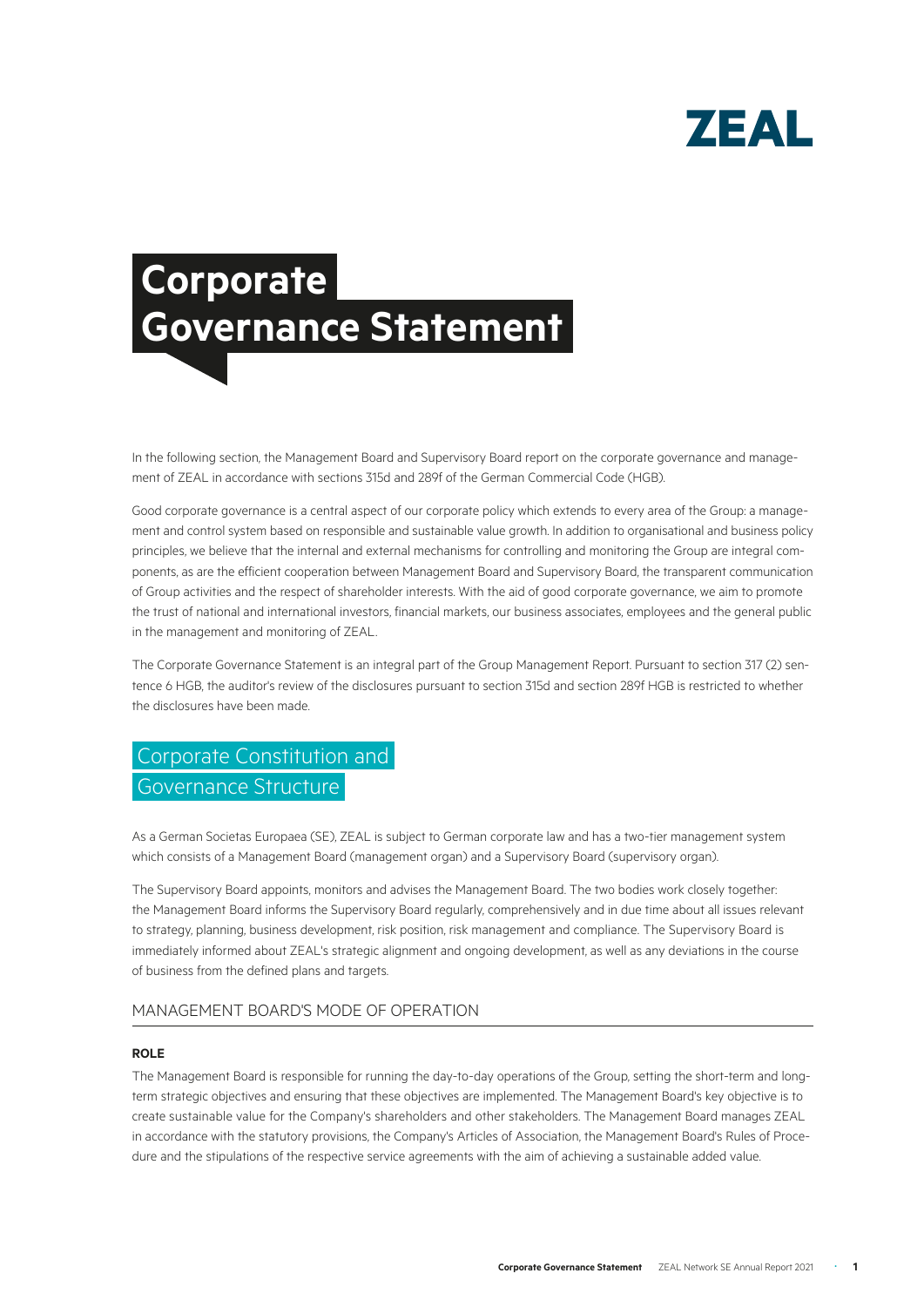

#### **COMPOSITION AND MODE OF OPERATION**

The Management Board currently comprises four members. Its members are appointed and dismissed by the Supervisory Board. The Supervisory Board is responsible for setting out the scope of the roles and responsibilities of each Management Board member together with decisions that must be adopted by all members of the Management Board. The Supervisory Board has set an age limit of 63 years for members of the Management Board.

Dr Helmut Becker chairs the Management Board and is responsible for Corporate Strategy, External Communications, Legal Affairs, Regulation and Compliance, Human Resources, Sales and Lottery Brokerage.

As a newly appointed member of the Management Board as of 5 June 2021, Paul Dingwitz is responsible for Information **Technology** 

As a newly appointed member of the Management Board as of 1 July 2021, Sönke Martens is responsible for Marketing, Brand Management and Strategy, as well as Product Management.

Jonas Mattsson is responsible for Finance, Accounts, Taxes, Controlling, Investor Relations and the management of business activities in Spain.

The Management Board members are jointly responsible for the overall management of the business. Notwithstanding this overall responsibility, the individual Management Board members manage the business areas assigned to them on their own responsibility within the framework of the Management Board resolutions. The allocation of business areas among the members of the Management Board results from the schedule of responsibilities. The Management Board is deemed quorate if at least a majority of its members, but no fewer than two members, participate in the adoption of resolutions. Resolutions are adopted with a simple majority. Should the Management Board consist of more than two members, the Chair shall have the casting vote in the event of a tie.

In 2020, the Management Board set a target of 30% each for the percentage of women at the two management levels below the Management Board by 28 February 2025.

#### **SUCCESSION PLANNING AND DIVERSITY CONCEPT FOR THE MANAGEMENT BOARD**

Together with the Management Board, the Supervisory Board ensures that there is long-term succession planning. The Supervisory Board believes that the basic suitability criteria for the selection of candidates for a position on the Management Board are in particular personality, integrity, compelling leadership qualities, professional qualifications for the area of responsibility to be assumed, past performance, knowledge of the Company and the ability to adapt business models and processes.

With regard to the composition of the Management Board, the Supervisory Board strives to achieve an appropriate level of diversity in terms of age, gender, educational or professional background and internationality. ZEAL is active in the online gaming business. Compared to other industries, the selection of candidates is limited for industry-specific reasons.

In order to avoid unduly restricting the selection of suitably qualified male and female candidates, the Supervisory Board has – for the time being – refrained from formally setting targets for the composition of the Management Board that go beyond the requirements of the German Stock Corporation Act (AktG). In 2020, the Supervisory Board therefore set a target of 0% for the proportion of women on the Management Board by 28 February 2025. Although the Management Board currently consists exclusively of male members, they each have different educational and professional backgrounds, represent different age groups and half of them hold foreign citizenship. The Supervisory Board and Management Board are therefore of the opinion that the current composition of the Management Board reflects a high degree of diversity.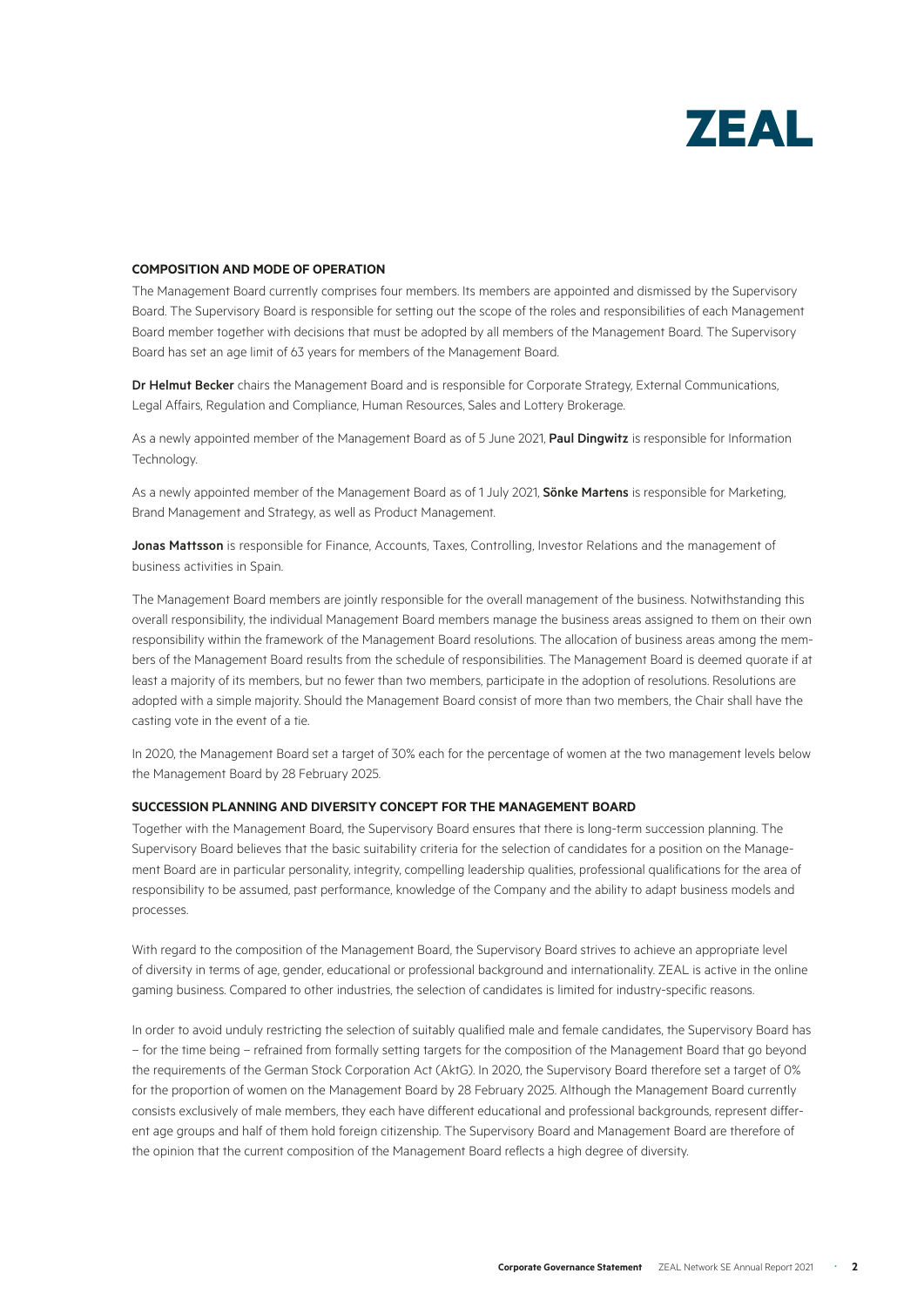

### SUPERVISORY BOARD'S MODE OF OPERATION AS WELL AS COMPOSITION AND MODE OF OPERATION OF ITS COMMITTEES

#### **ROLE**

The Supervisory Board is responsible for advising on and overseeing the work of the Management Board together with the approval of measures that are of fundamental importance to the Company (as set out in the Company's Articles of Association).

#### **COMPOSITION AND MODE OF OPERATION**

The Supervisory Board currently comprises six members. Its members are appointed and dismissed at the Company's General Meeting by the shareholders.

The Supervisory Board has adopted a skills profile for the Board as a whole. This requires the members of the Supervisory Board as a whole to be familiar with the online lottery sector and to have the skills which are necessary with regard to the activities of ZEAL. In particular, these include the following knowledge and experience:

- Special knowledge and experience in the lottery business (market and competition).
- Extensive knowledge in the field of finance/accounting and controlling.
- Special knowledge in the field of IT in the e-commerce environment.
- Experience in managing and monitoring a group of companies, including corporate governance requirements.

The Supervisory Board is of the opinion that its current composition complies with the aforementioned skills profile.

Furthermore, the Supervisory Board is of the opinion that defined targets for the composition of the Supervisory Board are not suitable for forming an efficient and suitably qualified Supervisory Board. In 2020, the Supervisory Board therefore set a target of 0% for the proportion of women on the Supervisory Board by 28 February 2025 and refrained from naming specific targets for its composition. When proposing candidates for election to the Supervisory Board, it endeavours to select candidates with the best suitability and personal experience, thereby complementing the composition of the Supervisory Board as a whole. In doing so, the Supervisory Board strives to achieve a balance of skills, experience, independence as well as knowledge of relevance to the company. The Supervisory Board has concluded that it comprises an adequate number of independent members. All members of the Supervisory Board are regarded as independent. The Supervisory Board has determined that, as a rule, its members shall not serve longer than until the end of the Annual General Meeting which follows their 74<sup>th</sup> birthday.

The Chairman of the Supervisory Board is responsible for organising and coordinating the work of the Supervisory Board, chairing its meetings and attending to the affairs of the Supervisory Board externally. He is also responsible for maintaining regular contact with the Management Board and informing the Supervisory Board of important events in relation to the management of the Group and, if required, convening extraordinary meetings of the Supervisory Board.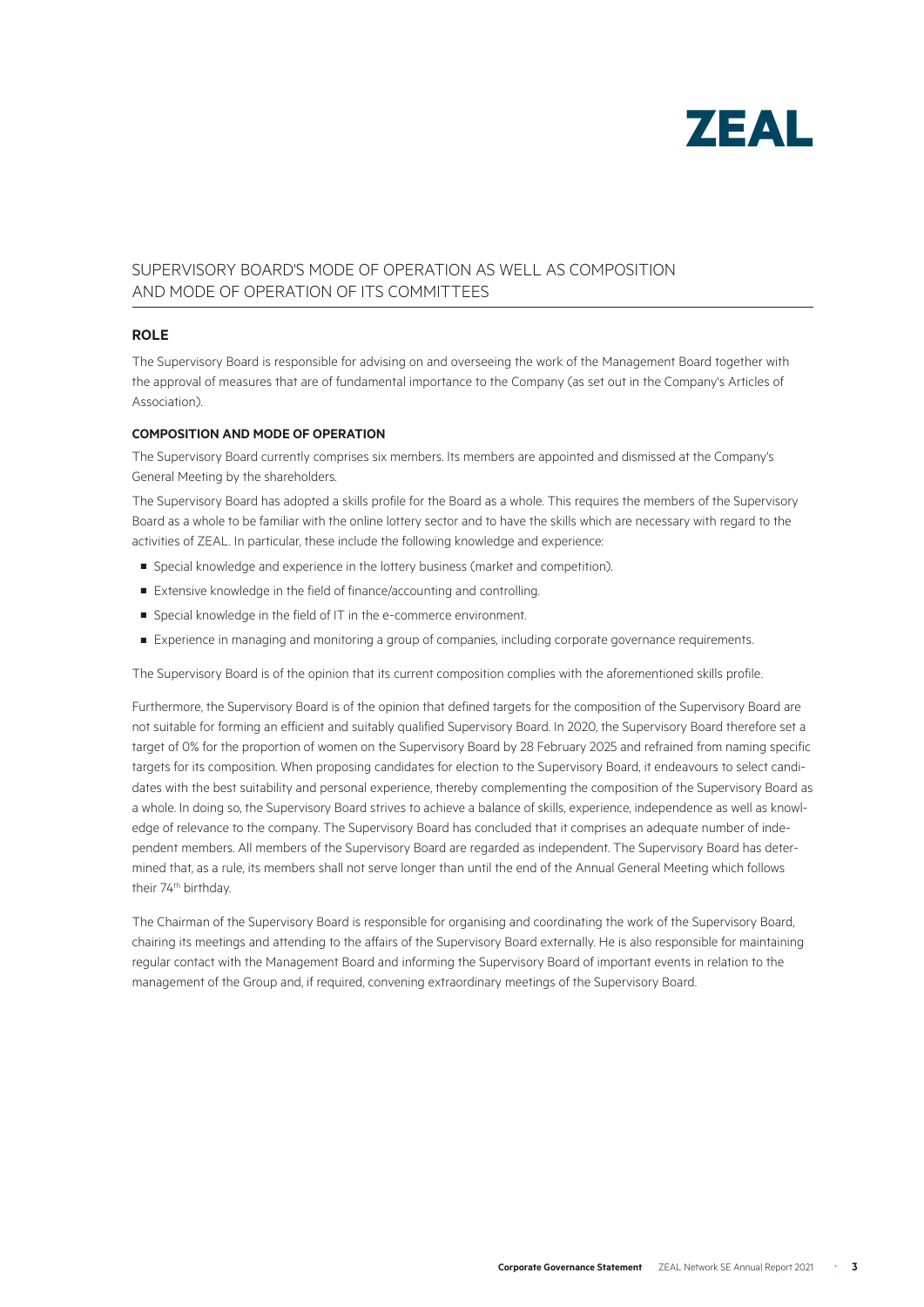

The members of the Supervisory Board are listed below together with their positions on other domestic supervisory boards and SE administrative boards to be formed pursuant to statutory law, as well as other comparable controlling bodies:

Peter Steiner (Chairman)

- Clariant International AG (Member of the Administrative Board, Chairman of the Audit Committee)<sup>2</sup>
- Wienerberger AG (Chairman of the Supervisory Board)<sup>2</sup>

Oliver Jaster (Deputy Chairman)

- Günther Holding SE (Chairman of the Administrative Board)<sup>1</sup>
- **■** Günther SE (Chairman of the Administrative Board)<sup>1</sup>
- MAX Automation SE (Member of the Administrative Board)<sup>1</sup>
- All4cloud Management GmbH (Chairman of the Advisory Board)<sup>2</sup>
- All4cloud GmbH (Chairman of the Advisory Board)<sup>2</sup>
- G Connect GmbH (Chairman of the Advisory Board)<sup>2</sup>
- Günther Direct Services GmbH (Chairman of the Advisory Board)<sup>2</sup>

#### Thorsten Hehl

- LOTTO24 AG (Member of the Supervisory Board, Group mandate)<sup>1</sup>
- Günther Direct Services GmbH (Member of the Advisory Board)<sup>2</sup>

#### Marc Peters

Jens Schumann

- LOTTO24 AG (Chairman of the Supervisory Board, Group mandate)<sup>1</sup>
- LemonSwan GmbH (Member of the Advisory Board)<sup>2</sup>

#### Frank Strauß

- Bullfinch Asset Aktiengesellschaft (Member of the Supervisory Board)<sup>1</sup>
- Clark AG (Chairman of the Supervisory Board)<sup>1</sup>
- European Bank for Financial Services GmbH (Chairman of the Supervisory Board)<sup>2</sup>
- Kiwi HoldCo Cayco, Limited (Member of the Board of Directors)<sup>2</sup>
- Precis Capital Partners Limited (Chairman of the Board of Directors)<sup>2</sup>
- The Fifty Five Foundry, Inc. (Member of the Board of Directors)<sup>2</sup>

<sup>1</sup> Positions on other domestic supervisory boards and SE administrative boards formed pursuant to statutory law *² Positions on comparable domestic and foreign controlling bodies* 

The Supervisory Board has set up a Chairman's Committee, an Audit Committee, an Investment Committee and a Special Committee, each consisting of three or four of its members. The respective committee chairperson reports regularly to the Supervisory Board on the work of the committee. If a committee has no chairperson, the entire committee reports. The Supervisory Board periodically reviews the adequacy of the committee structure with a view to setting up additional committees or dissolving no longer required committee if the need arises.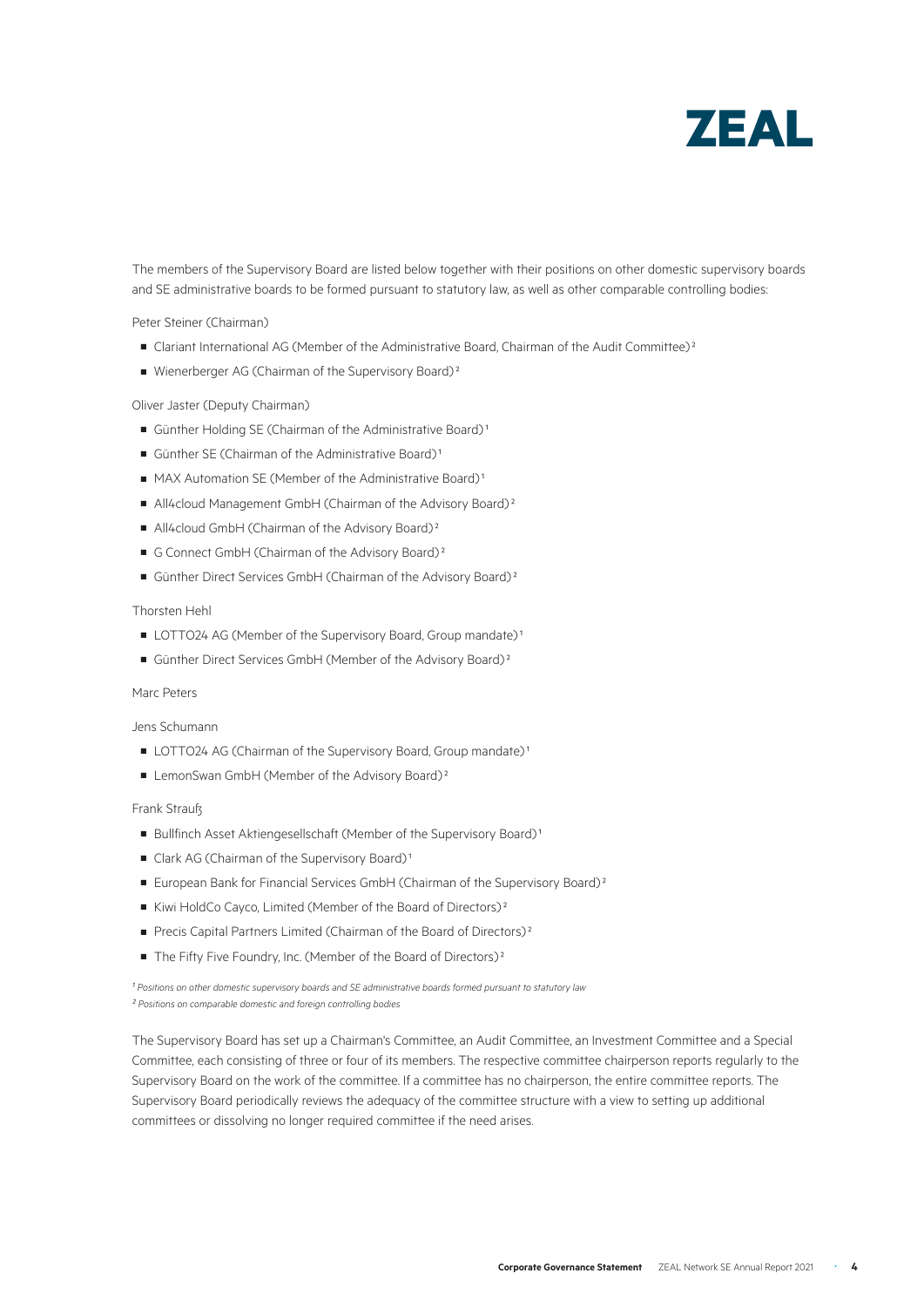

#### **CHAIRMAN'S COMMITTEE**

The Chairman's Committee is responsible for the preparation of Supervisory Board meetings, coordination of committee meetings and ongoing exchanges with the Management Board on behalf of the Chairman of the Supervisory Board. It also performs the functions of a nomination and remuneration committee. The Chairman's Committee meets as required.

#### **AUDIT COMMITTEE**

The Audit Committee is responsible for overseeing the external audit and monitoring the effectiveness of the Company's framework of internal control. The Company's Chief Financial Officer regularly attends by the Audit Committee's meetings.

#### **INVESTMENT COMMITTEE**

The Investment Committee is responsible for reviewing ZEAL's external investments and internal start-ups and approving related investments in certain cases.

#### **SPECIAL COMMITTEE**

The Special Committee is responsible for granting the Supervisory Board's consent, as required by the Management Board's Rules of Procedure, for the Company to vote on resolutions at a General Meeting of LOTTO24 AG for which a member of the Company's Management Board would be subject to a voting ban if they were themselves shareholders of LOTTO24 AG.

The following table shows the seats and functions held by members of the Supervisory Board on its Committees:

| Peter Steiner | Chair of the Chairman's Committee, Chair of the Investment Committee,<br>Chair of the Special Committee, Member of the Audit Committee |
|---------------|----------------------------------------------------------------------------------------------------------------------------------------|
| Oliver Jaster | Member of the Chairman's Committee, Member of the Special Committee                                                                    |
| Thorsten Hehl | Chair of the Audit Committee, Member of the Investment Committee                                                                       |
| Marc Peters   | Member of the Investment Committee, Member of the Special Committee                                                                    |
| Jens Schumann | Member of the Chairman's Committee, Member of the Investment Committee                                                                 |
| Frank Strauß  | Member of the Audit Committee, Member of the Special Committee                                                                         |

The Supervisory Board regularly evaluates its work and adopts improvement measures in the course of its regular selfevaluation. In the fiscal year 2021, the Supervisory Board as a whole and the Audit Committee each conducted most recent comprehensive self-evaluation process based on a questionnaire.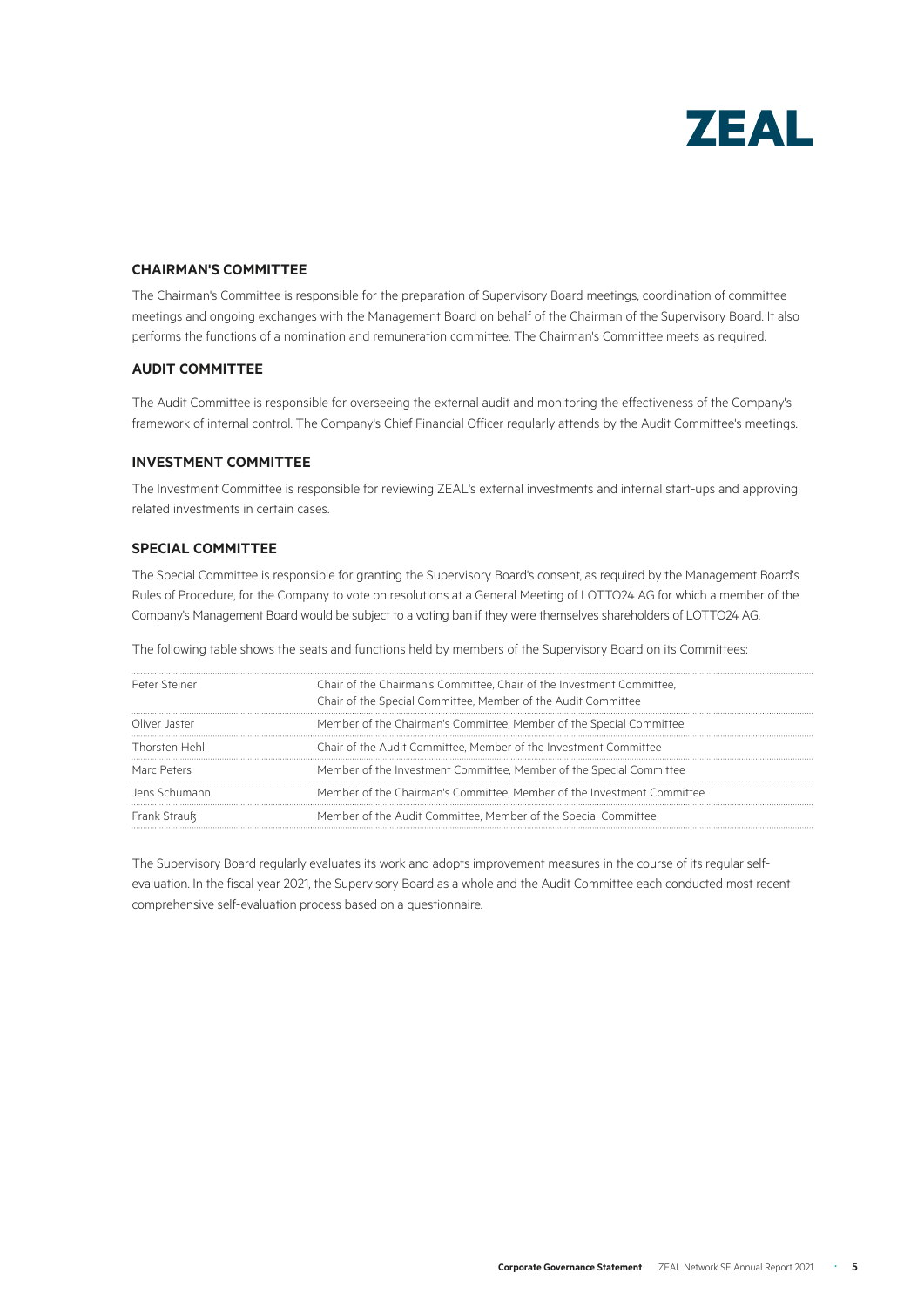

#### GENERAL MEETING

In addition to the Management Board and Supervisory Board, the General Meeting acts as the third corporate body. Our shareholders exercise their rights at the General Meeting and are involved in fundamental decisions concerning ZEAL. The Management Board, Supervisory Board and General Meeting are jointly committed to acting in the best interests of the shareholders and to the benefit of the Company. ZEAL's Annual General Meeting is held within the first six months of the fiscal year. In accordance with the Articles, the General Meeting is presided over by the Chairman of the Supervisory Board. The General Meeting resolves on all matters that are reserved for it by law (including the election of Supervisory Board members, amendments to the Articles, the appropriation of net profit and capital measures). ZEAL's aim is to make it easy for our shareholders to participate in the General Meeting: we publish all necessary documents on the Internet in advance and nominate a proxy for shareholders who is obliged to follow their voting instructions.

#### **TRANSPARENCY**

ZEAL attaches great importance to providing information uniformly, comprehensively and promptly. The business situation and results of ZEAL are disclosed via regular reporting in the form of the Annual Report, half-yearly financial report and quarterly statements. The Company provides full and swift information on specific events by means of press releases and publication of inside information in accordance with statutory regulations. All publications, press releases and announcements are available on our website (zealnetwork.de) in the Investor Relations section. Moreover, we are available for discussions at analyst, investor and telephone conferences as well as international roadshows. ZEAL also keeps insider lists as required and informs the persons concerned about their statutory duties and penalties.

According to Article 19 of the Market Abuse Regulation, members of the Management Board and Supervisory Board, as well as related parties, are obliged to notify the Company and the Federal Financial Supervisory Authority ('Bundesanstalt für Finanzdienstleistungsaufsicht') of transactions relating to ZEAL shares, insofar as the value of the transactions of the respective member reaches or exceeds €20 thousand during one calendar year. These notifications are published on the Company's website at zealnetwork.de without undue delay.

In accordance with the recommendations of the German Corporate Governance Code, each member of the Management Board and the Supervisory Board is required to declare any conflicts of interest that may arise or have arisen. There were no conflicts of interest reported by members of the Management Board in the fiscal year 2021. Any conflicts of interest reported to the Supervisory Board by its members in the fiscal year 2021, as well as how they were handled, are reported in the Supervisory Board Report.

#### AUDIT

Ernst & Young GmbH Wirtschaftsprüfungsgesellschaft, Hamburg, have been the auditors of the Company's Annual and Consolidated Financial Statements since the fiscal year 2019. This firm was reappointed as auditors for the fiscal year 2021 by the Annual General Meeting on 1 June 2021. Jan Brorhilker has signed the audit since the fiscal year 2020 and Carl-Heinz Klimmer (the audit partner responsible) since the fiscal year 2019.